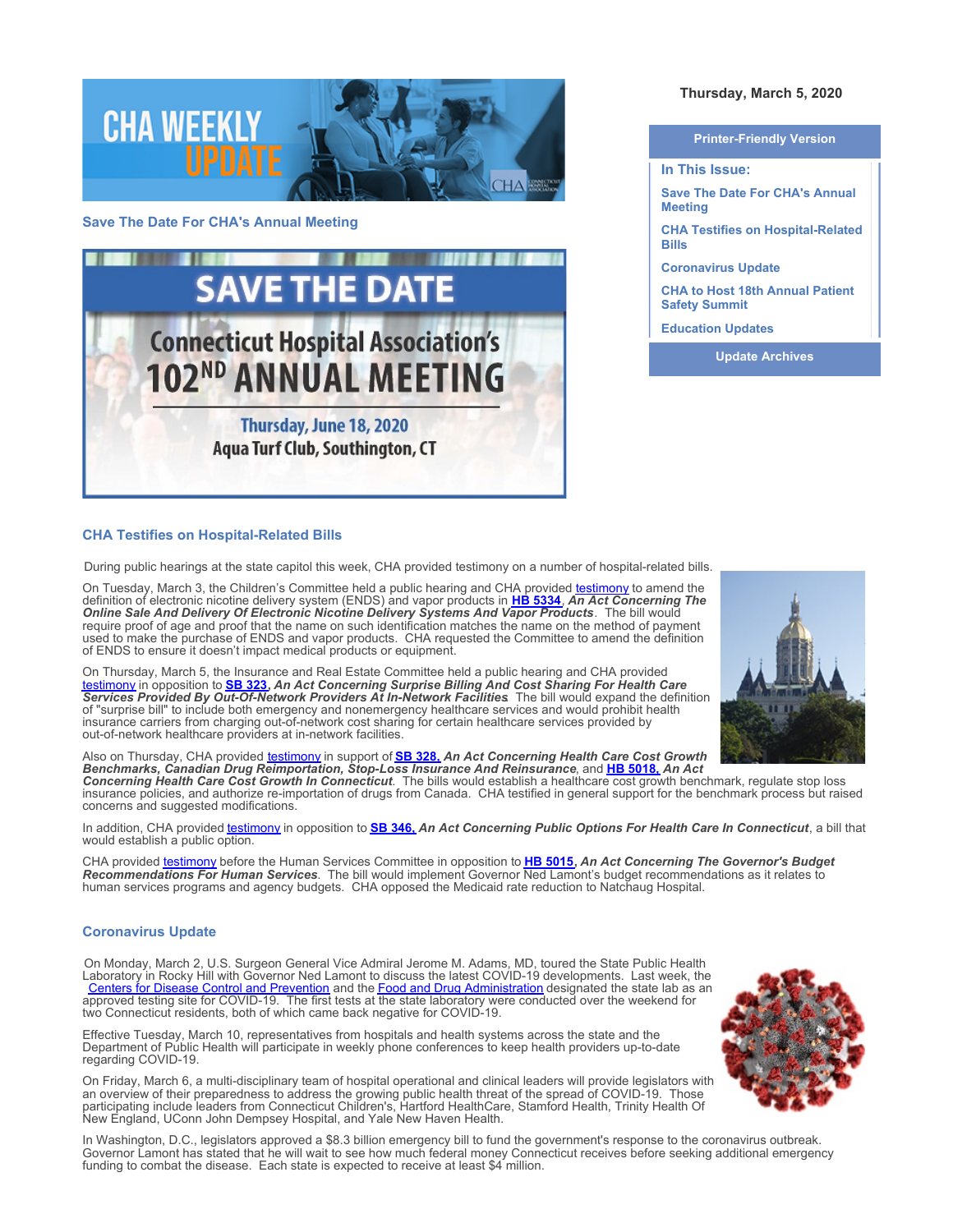#### **CHA to Host 18th Annual Patient Safety Summit**

CHA will host its 18th annual *Patient Safety Summit*, which will focus on resilience and high reliability. The full-day program will be held at CHA on Friday, April 3, 2020, from 9:00 a.m. - 4:00 p.m. Please register *[here](https://cthosp.org/eventcalendar/index.cfm?action=register&date=43924&id=853)*.

The Summit will begin with a presentation by Tanya Lord, a Patient Advocate whose son died after a tonsillectomy.

Michael A. Rosen, MA, PhD, Assistant Professor at the Armstrong Institute for Patient Safety and Quality at the Johns Hopkins University School of Medicine, will present the keynote.

The Summit will also include presentations on Emergence Theory, a new approach to patient safety, and the role resilience plays in both patient safety and worker safety.

## **Education Updates**

**MACRMI Simulation Training** Wednesday, March 11, 2020 9:00 a.m. - 3:30 p.m. [View Brochure](https://cthosp.org/eventcalendar/uploads/HIIN%20MACRMI%20Brochure%20March2020.pdf) | [Event Registration](https://cthosp.org/eventcalendar/index.cfm?action=register&date=43901&id=850)

The Massachusetts Alliance for Communication and Resolution following Medical Injury (MACRMI) will conduct simulation training for disclosure and apology as part of CHA's Communication and Resolution Program Collaborative.

*The program is being presented as part of the Partnership for Patients HIIN educational series.*

#### **Issue-Based Forum: The Next Phase of the Opioid Epidemic**

Thursday, March 12, 2020 12:00 p.m. - 2:00 p.m. [Event Registration](https://cthosp.org/eventcalendar/index.cfm?action=register&date=43902&id=870)

CHA's Emergency Department Directors and Emergency Department Nursing Directors Meeting Groups are hosting a panel presentation by federal officials from the U.S. Department of Health and Human Services (HHS), Substance Abuse and Mental Health Services Administration, U.S. Public Health Service, Office of Program Operations and Local Engagement, Centers for Medicare and Medicaid Services, and HHS New England Region.

Topics to be addressed include the past, present, and future state of the opioid crisis, the emerging situation regarding methamphetamines and other substances (e.g., synthetic Fentanyl and other poly-drugs), and the accompanying risk and increase in violence against healthcare providers in all settings.

*This program is for CHA members only.*

**The Basics of Budgeting** Thursday, March 19, 2020 9:00 a.m. - 3:00 p.m. **[View Brochure](https://cthosp.org/eventcalendar/uploads/Budgeting%20p1_Brochure.pdf) | [Event Registration](https://cthosp.org/eventcalendar/index.cfm?action=register&date=43909&id=859)** 

Skills in planning and budgeting are essential if managers are to achieve the institution's mission and contribute to "bottom-line" results, particularly in an environment of chronic federal and state underfunding. This member-requested management development program, part one of a two-part series, provides managers with an introduction to budgeting concepts, including calculating the volume budget and a revenue budget, tools to develop staffing plans and salary and supply budgets, and information on how best to handle capital and equipment requests.

Bill Ward, a popular and dynamic lecturer on financial management in healthcare, will present this program.

**Improving Hospital Operating Efficiency** Friday, March 20, 2020 9:00 a.m. - 3:00 p.m. [View Brochure](https://cthosp.org/eventcalendar/uploads/Imp%20Hosp%20Eff_Brochure.pdf) | [Event Registration](https://cthosp.org/eventcalendar/index.cfm?action=register&date=43910&id=860)

Improving Hospital Operating Efficiency will demonstrate how improvements in efficiency can enhance both clinical outcomes and business results. Participants will learn what efficiency is and is not, along with a three-part approach focused on balanced productivity, proactive cost management, and aggressive management of throughput.

Bill Ward, a popular and dynamic lecturer on financial management in healthcare, will present this program.

**Professionals and Social Media Webinar** Monday, March 23, 2020 3:00 p.m. - 4:00 p.m. [View Brochure](https://cthosp.org/eventcalendar/uploads/Professionals%20and%20Social%20Media%20Webinar%20Brochure.pdf) | [Event Registration](https://cthosp.org/eventcalendar/index.cfm?action=register&date=43913&id=869)

In pursuit of professionalism and high reliability, what role does social media play? Team members understand the potential benefits and risks associated with social media use in the medical workplace and conduct themselves professionally. Addressing the challenges associated with social media use requires the right people, process, and systems to promote early identification and interventions to promote best practices. The webinar will focus on developing reliable and successful approaches to address clinical team members who model disrespect toward patients, families, and fellow medical team members including unprofessional use of social media.

**Staff to Management: Starting the Transition** Tuesday, March 24, 2020 9:00 a.m. - 3:00 p.m. **[View Brochure](https://cthosp.org/eventcalendar/uploads/Staff%20to%20Mgmt%201_Brochure.pdf) | [Event Registration](https://cthosp.org/eventcalendar/index.cfm?action=register&date=43914&id=861)** 

Making the transition from staff person to supervisor/manager is a significant step. Transitioning from individual contributor to being effective in a leadership role is far more challenging and complicated than ever before and requires the ability to use the tools of diplomacy, negotiation, persuasion, and alliance building. Managing the organizational demands for high productivity and quality, combined with